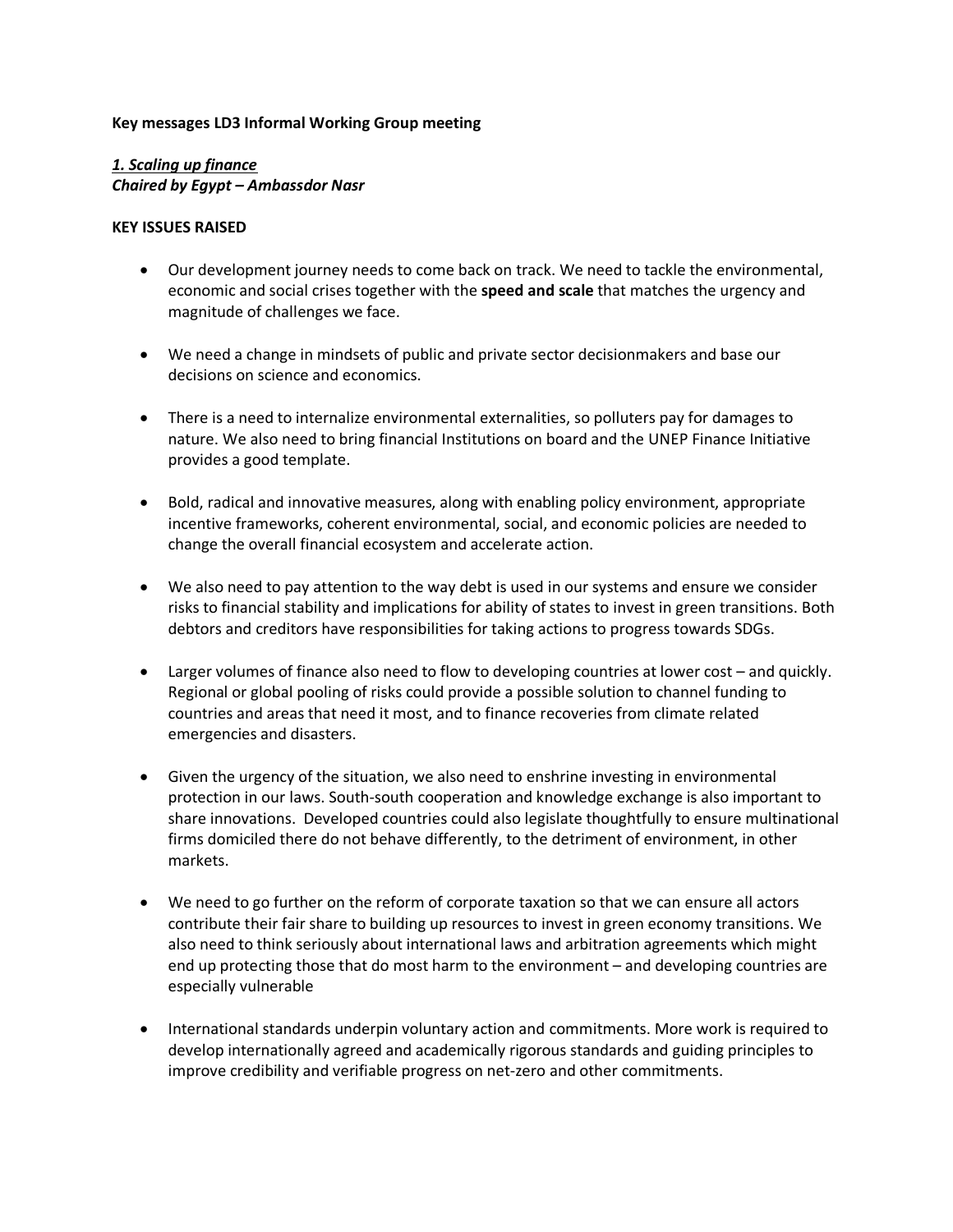- Climate-change mitigation and adaptation funds and investments need to go local we need more engagement between donors, financiers and local stakeholders to develop actionable pipelines.
- MSMEs are essential to achieve an inclusive and transformative recovery. We need a customized financial architecture that is accessible to MSMES and helps them contribute more productively to progress towards SDGs.
- Finally, we need action on all front aligned with "people, planet and prosperity". Sustainable transitions will not be linear and we need to think proactively about safety nets for the most vulnerable. We cannot say that we do not have enough financial firepower – the response to the 2008 crisis and COVID-19 shows that it is possible to invest at scale when we really need it.

### **CONCRETE RECOMMENDATIONS FOR ACTION**

- Participants suggested reducing harmful subsidies that erode the stability of climate and nature and cause pollution. The current crisis might make that task harder prima facie – but it is in fact an opportunity to speed up this much transition to build the resilience and improve fiscal capacity of Member States.
- We heard suggestions on possible risk pooling mechanism which could reduce costs of climate change investments for developing economies.
- Participants also mentioned ideas for global resilience fund that could pay out in case of emergencies and disasters.
- We also heard suggestions from the EU to ensure we achieve convergence of all types of environmental finance – for climate change, biodiversity and pollution by using innovative financing models and aligning fiscal systems with SDG objectives.
- There were also ideas shared on the need for better, more transparent and more credible international standards and definitions to measure and manage the impact of financial institutions on nature.
- We also heard calls for more serious consideration of suggestions for debt amnesty, so we don't bury nascent recoveries in a financial avalanche and enhanced use of instruments like SDRs, in addition to ensuring a level playing field for developing and developed economies when it comes to financing green economy transitions.

### *2. Governance and Institutional reform Chaired by Finland – Annika Lindblom*

#### *Opening remarks:*

Finance is not enough to fill policy void. Enabling policy environments needed Strengthened institutions that are fit for purpose at national and international level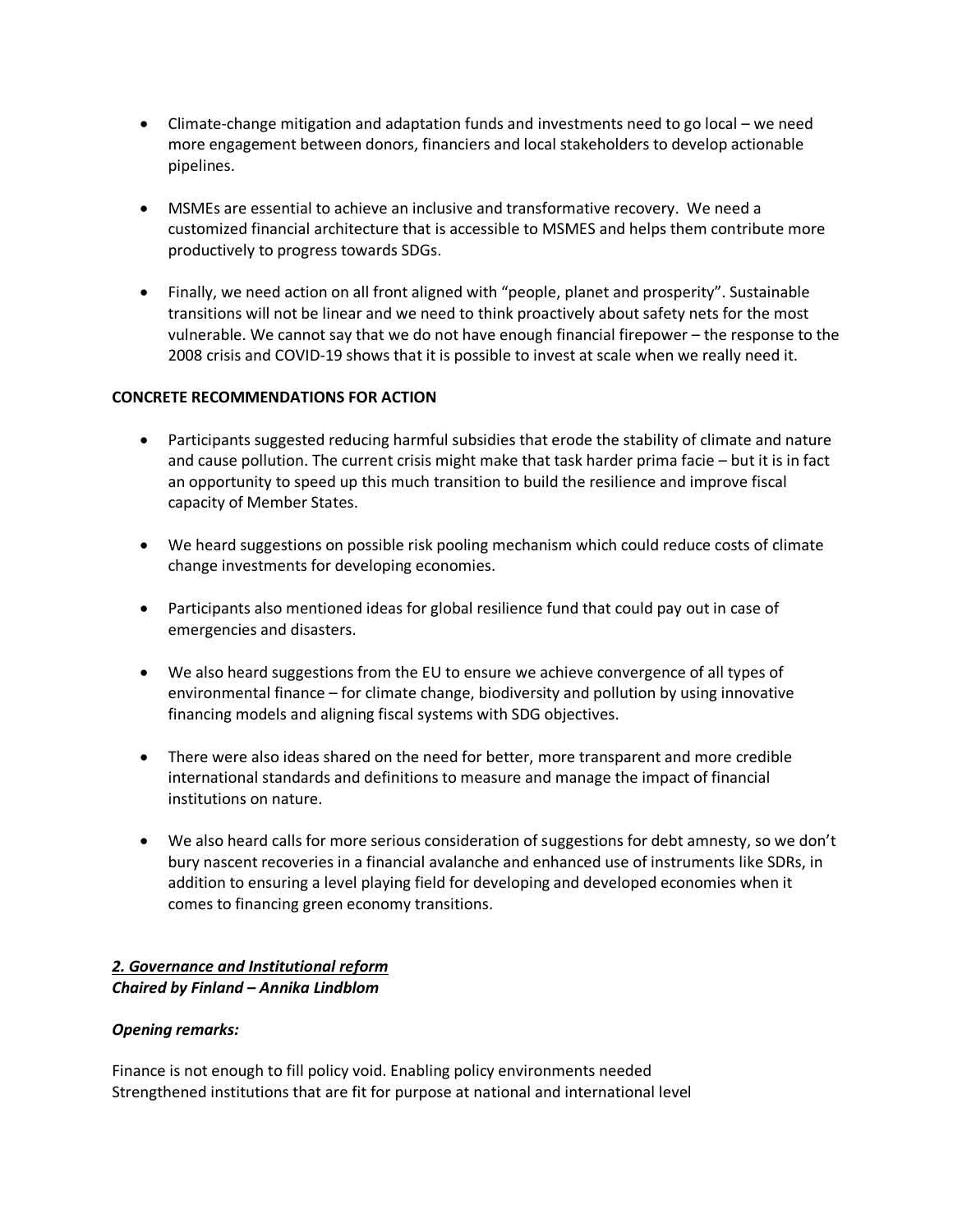Robust governance for sustainable development, coherent, integrated Climate coalition of finance ministers, climate cabinets are innovative examples Break down silos, create safe space for collaboration All stakeholders, youth, trade, labour unions Could environment ministries become the most powerful in the future? Sustainable finance, investors and banks seeks to avoid risks of climate change for investments Human right to healthy environment Technology is a good servant and a bad master - digitalization is key opportunity if used wisely Trust in institutions

### **KEY ISSUES RAISED**

- We need meaningful engagement with youth in all policy processes, at all governance levels. Governments should also protect activists and strengthen institutions working on environmental protection to address the Triple Planetary Crisis
- Accelerating means of implementation would require an acknowledgement of the interlinked challenges and opportunities of sustainable development and a systems approach to designing and taking action.
- To achieve balanced and inclusive growth we need more green and global development, with new values of harmony and green economy to address the Triple Planetary Crisis
- Include youth in shaping education and representation, including through interactive hubs.
- Sustainable consumption and production offers the most direct pathway to acceleration progress towards the SDGs.
- We need to strengthen its enablers and improve access to better statistics and data to empower decentralized action and safeguard both public health and address climate change.
- Proper and explicit references to and integration of human rights and a right-based approach is crucial for underpinning action on environmental sustainability which is fair and inclusive.
- We have to be careful and thoughtful to ensure the job creation, economic growth and sustainable development potential of environmental policy is fully realized. We need scaled-up deployment of clean energy and we should explore all innovative ideas, but in a manner that is respectful and considerate of the unique domestic context in all countries. We also have to ensure that any technological progress is fairly shared and no one is left behind.
- Increases in fossil fuel production and consumption threaten achievement of SDGs and Paris Agreement implementation, but current trends go against scientific recommendations. We need to phase out fossil fuels, but must recognize the vulnerability of many to any transition and design compensatory policies and communications, for policies to have broad societal buy-in for the long-term.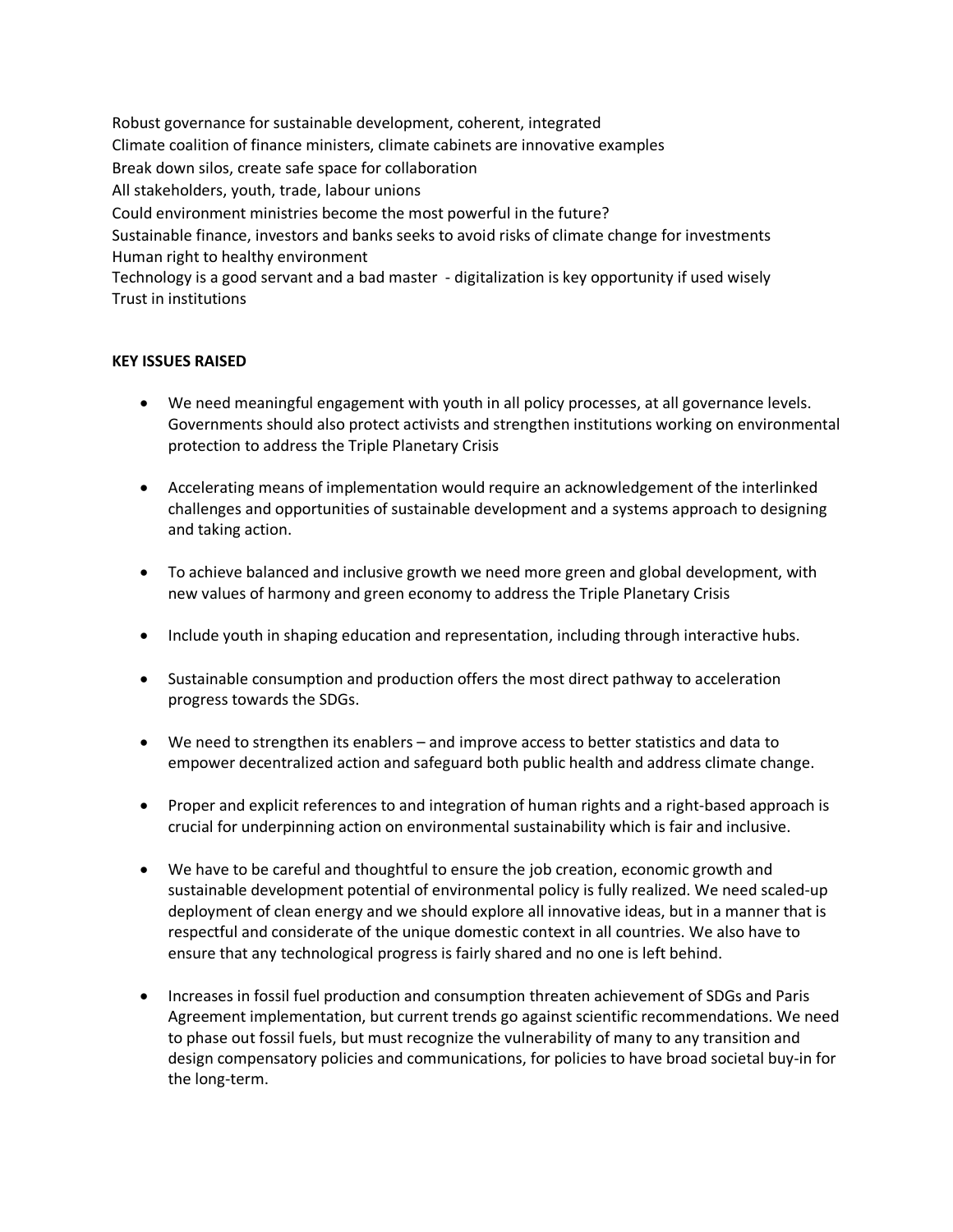### **CONCRETE RECOMMENDATIONS FOR ACTION**

- We heard calls to make education on sustainable development more widespread and perhaps even mandatory
- Participants also suggested a focus on indicators beyond growth what we measure is what we achieve.
- There were repeated calls to ensure a systems-approach with inter-governmental collaboration and multi-stakeholder engagement, supported by integrated modelling exercises. Climate cabinets and the Coalition of Finance Ministers for Climate Action are promising examples in this regard.
- We heard a suggestion on perhaps organizing another world conference on financing and ensuring the alignment of the global financial system and International Financial Institutions with the UN Charter.

## *3. Partnerships, collective action and strengthened cooperation Chaired by Egypt – Ambassador Nasr*

*We need new and positive narratives - and not be prisoner of old narratives and positions.* 

### **KEY ISSUES RAISED**

- The youth of today are connected, motivated and very knowledgeable, but face barriers to participation - lack of internet access for many and absence of online communities for learning. We need to counteract the catastrophic impact on educational attainment during the pandemic.
- Current patterns of consumption and production are not sustainable. Unless we shift consumption patterns and demand more sustainable goods and services, we risk locking in unsustainable systems. Partnerships that can support all stakeholders in course-corrections are urgently required.
- The urban world is very different from 50 years ago: the opportunities of interconnectedness are legion, and we have myriad multilateral collaborations at all governance levels. Harnessing the knowledge of all actors and channeling them effectively and efficiently for scaling up SDG progress will be key.
- We need action on the ground, and we need to effectively harness nature-based solutions to mobilize all stakeholders, and include all voices.

### **CONCRETE RECOMMENDATIONS FOR ACTION**

• We heard suggestions to scale up financing in clean energy investing and improving access to internet for all.